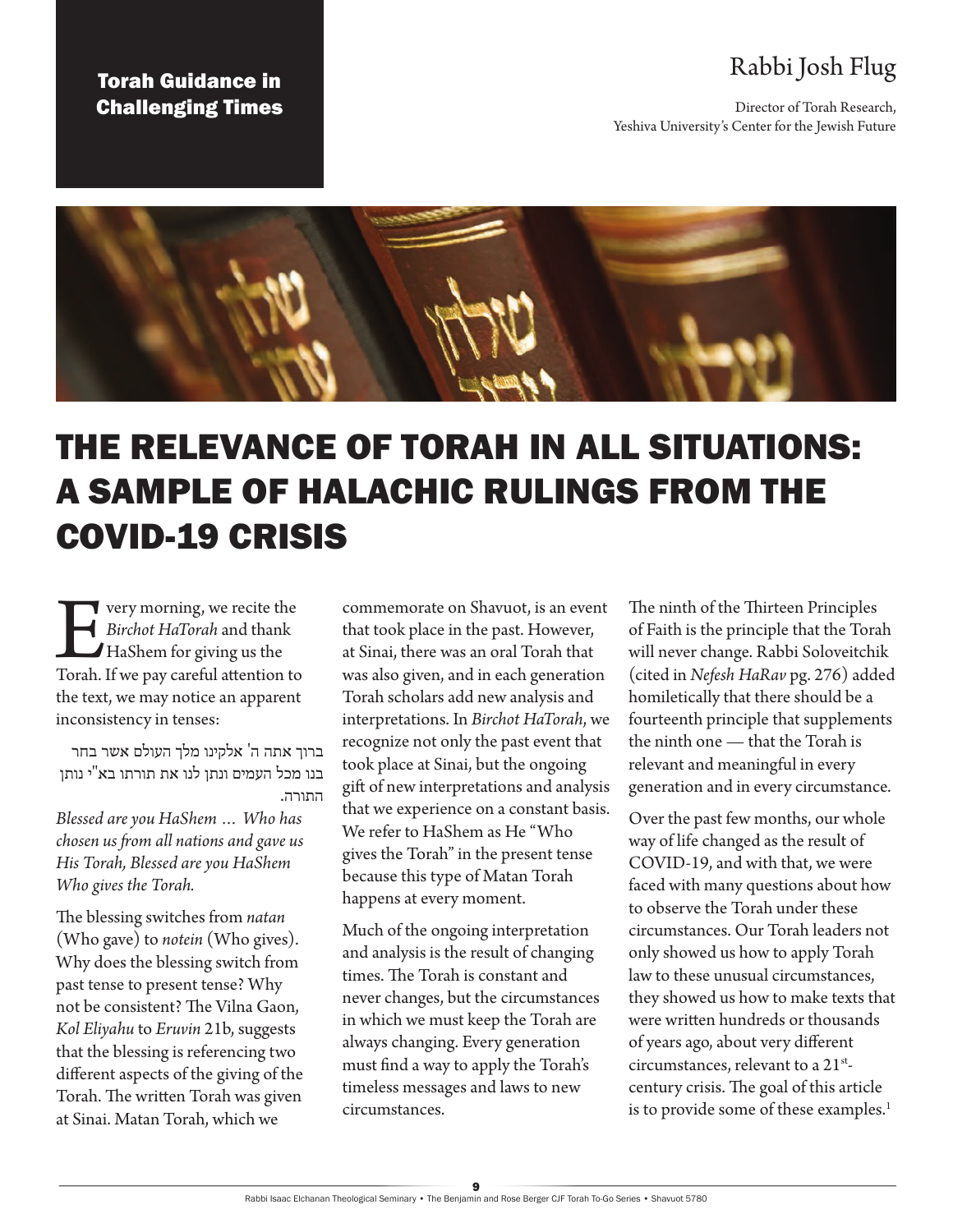### The Halachic Status of a Video **Conference**

Before Purim, several Jewish communities and individuals were placed in quarantine. How were they supposed to fulfill the mitzvah to read (or hear) the Megillah without the ability to attend a service? Some of those individuals had access to a Megillah to read or someone to read for them (from a proper distance), but others did not. Were they able to fulfill the mitzvah by listening to or watching a Megillah-reading taking place elsewhere?

The question of whether we can listen to the Megillah over phone or video conference is not new. This is something that poskim have already debated and in previous years, this issue was avoided by arranging for someone to read personally for those in need. However, this year, because so many people were in this situation, it wasn't practical to find someone to personally read for all affected individuals.

What are the arguments for and against listening to the Megillah by phone or video conference? The debate actually centers around how to understand a Mishna, *Rosh HaShanah* 27b, discussing blowing a shofar into a pit:

התוקע לתוך הבור או לתוך הדות או לתוך הפיטס אם קול שופר שמע יצא ואם קול הברה שמע לא יצא. *If one blew a shofar into a pit or a cistern or a jug, if he heard the sound of the shofar, he has fulfilled his obligation. If he heard the sound of the echo, he has not fulfilled his obligation.*

What is the exact problem with hearing the echo of the shofar? R. Shlomo Zalman Auerbach, *Minchat Shlomo*, no. 9, suggests that the problem is that one isn't actually

hearing the sound of the shofar but a replication of it. For this reason, one who hears shofar or Megillah through a microphone or telephone cannot fulfill the mitzvah, since the sound that is heard is not the actual sound, but a digital (or analog) replication of the sound.

R. Auerbach, op. cit., notes that he discussed the matter with R. Avraham Y. Karelitz (*Chazon Ish*). *Chazon Ish* responded that if the listener hears the sound through an amplification system immediately after the sound is produced, it is possible that he fulfills the mitzvah. R. Auerbach explains that accordingly, one must explain that the problem with the echo is that the sound is not heard immediately upon its production.

R. Moshe Feinstein, *Igrot Moshe*, *Orach Chaim* 2:108, argues that even if we consider the sound coming out of a speaker as a reproduction, it does not necessarily invalidate the sound because any sound that is heard is not the actual produced sound but a reverberation of sound waves. He posits that the problem with hearing the echo is that an echo is a weak sound. Sound produced through an amplification system is a strong sound and therefore not subject to the invalidity of the sound of the echo. Therefore, R. Feinstein rules that in principle we should not protest those who use an amplification system for the reading of the Megillah, provided that the sound is heard at the time of reading (i.e. not a recording). However, he was not willing to endorse using a microphone for Megillah reading.

When Rav Hershel Schachter was asked about the permissibility of quarantined individuals to fulfill the mitzvah by phone or video, he responded as follows:

*Lechatchila, Rav Moshe Feinstein rules that this is not permitted. In a bidi'eved situation, since mikra megillah is derabanan, it is permitted. (This is as opposed to Rav Shlomo Zalman Auerbach who thinks even then it is not permitted. Rav Soloveitchik raised the same issue as Rav Moshe Feinstein regarding the reason why we do not allow shomei'a ke'oneh on a kol havarah.) Therefore, in a situation in which it is impossible to have an in person mikra megillah due to pikuach nefesh considerations caused by Coronavirus, it is permissible to hear mikra megillah via a live phone call or video. We follow the rule that sha'as had-chak ke-di'eved dami; in a sha'as had-chak we allow le-chatchila what is usually only accepted bidi'eved.*

Based on R. Feinstein's ruling, we wouldn't normally allow someone to fulfill the mitzvah of Megillah by phone or microphone but would invalidate the reading of someone who performed the mitzvah in this manner. However, because this is a pressing situation and because R. Feinstein didn't invalidate the reading in these situations, we employ the rule *sha'at hadechak kedieved dami*, in pressing situations we can endorse practices that are usually only valid *ex post facto* (see *Yad Malachi*, *Klalei HaDinim* no. 587).

### Virtual Minyan

Another question relating to video conferences is whether we can create a "virtual minyan" with ten men, each in their own homes, who recite the services together. Can we consider them all together for the purpose of reciting prayers that require a minyan (Kaddish, Kedusha, the Chazan's Repetition)?

There is a dispute between Rashi and Tosafot in *Pesachim* 85b regarding the inclusion of someone for a minyan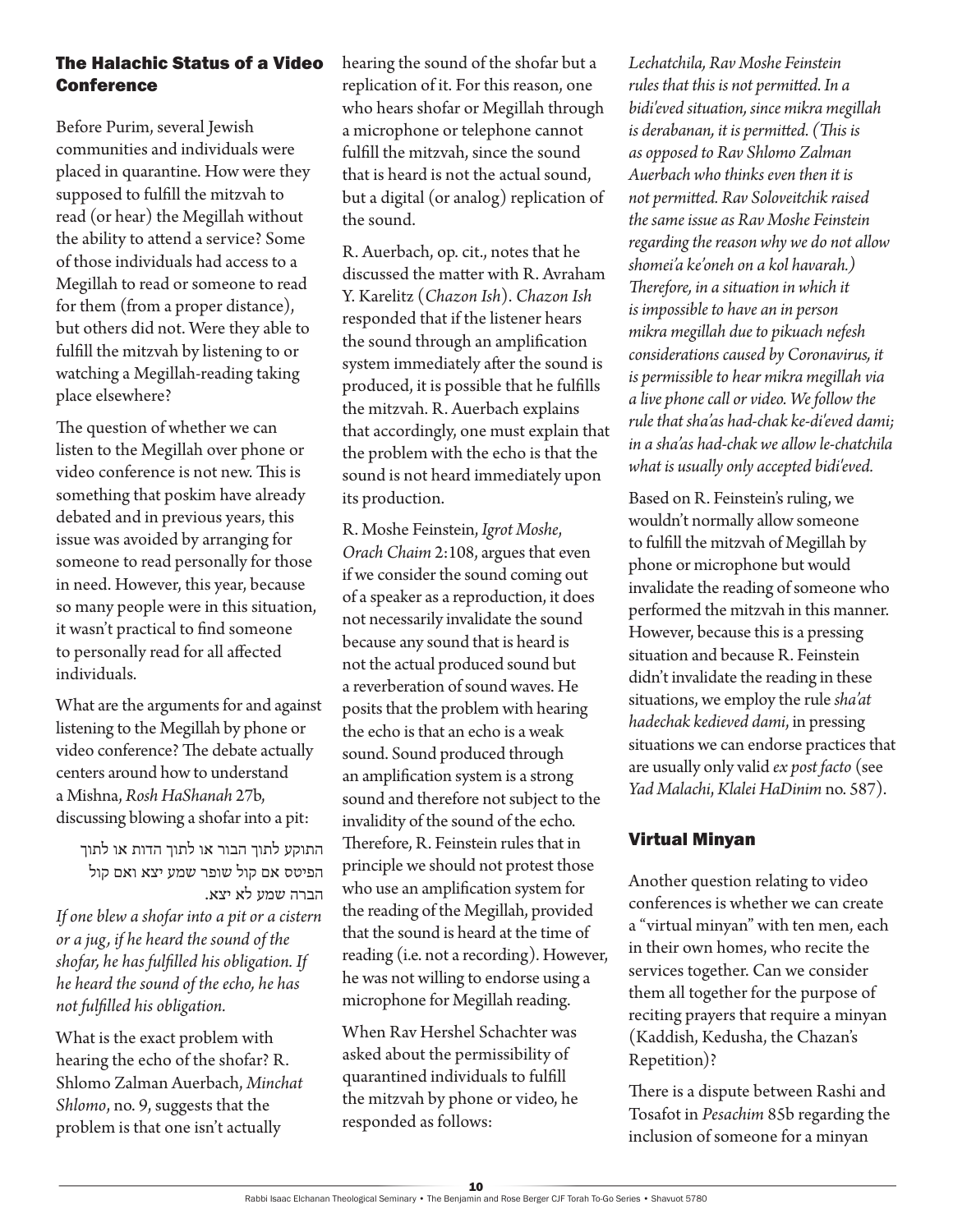who is standing on the other side of a wall. Their dispute revolves around how to understand a dispute between R. Yehoshua ben Levi and R. Yehuda as to whether a wall serves as a barrier between those in the synagogue and those on the outside. Tosafot write:

פי' בקונטרס לענין צירוף ואין נראה ... ובפרק כל גגות (עירובין צב:) משמע סתמא דגמרא דמחיצה מפסקת לצירוף דקאמר ט' בקטנה ואחד בגדולה אין מצטרפין ... ונראה לר"י דהכא מיירי לענין לענות יחיד קדושה ויהא שמיה רבא מברך דאין מחיצה מפסקת לריב"ל ולרב יהודה מפסקת

*According to Rashi, the Gemara is dealing with counting the person on the outside as one of the ten people in the minyan. This is not accurate … In Eruvin 92b, the Gemara indicates that a wall does serve as a barrier to join people for a minyan as it says that if there are nine in a small room and one in the big room, they cannot combine for a minyan … Rather, Rabbeinu Yitzchak suggested that here we are dealing with an individual answering for Kedusha and* 

*Kaddish. According to R. Yehoshua ben Levi, the wall does not serve as a barrier and according to R. Yehuda, it does.* Tosafot's opinion — that all ten

people must be in the same room in order to create a minyan — is codified by *Shulchan Aruch*, *Orach Chaim* 55:13. Based on the opinion of Tosafot, R. Yosef Zvi Rimon ruled that we cannot create a minyan over video conference since each person is in a separate room. However, the argument can be made to answer for Kaddish and Kedusha if one is watching a video conference of an existing minyan (such as in Israel where the Ministry of Health allowed outdoor minyanim of small groups during certain periods of time).

R. Rimon also noted another idea relevant to video conferencing and prayer. Some Rishonim explain that the reason why a fixed text was chosen for prayer was so that the Jewish people can be united in prayer. This reason applies even when there is no minyan, and as such, it is worthwhile for a community to pray together over video conference even if it doesn't constitute a minyan.

#### Tevilat Keilim

When a metal or glass utensil is purchased from a non-Jew, there is a mitzvah to immerse the utensil in a mikveh prior to using it. As Pesach approached, this was a challenge for many communities. Many people were making Pesach for the first time and had purchased new utensils that required immersion. Some communities felt that it was not safe to open the keilim mikveh. Even in communities where proper safety precautions were implemented, there were people who were told to stay home and couldn't access the mikveh. As such, an alternative needed to be found.

Shulchan Aruch and Rama (*Yoreh Deah* 120:16) discuss what to do when there is no access to a mikveh:

אם שכח ולא הטביל כלי מערב שבת או מערב יום טוב יתננו לעובד כוכבים במתנה ואחר כך

ישאלנו ממנו ומותר להשתמש בו: *הגה: וכן יעשה אפילו בחול במקום שאין לו מקוה )ב"י(. If one forgot to immerse a utensil before Shabbat or Yom Tov, one can give it as a gift to a non-Jew and then borrow it back. Then one may use it.* 

*Glosses of Rama: This solution should also be employed during the week in a place where there is no mikveh.* Immersion of utensils is not permitted on Shabbat or Yom Tov. Therefore, if one forgot to immerse a utensil beforehand, another option needs to

be found in order to permit using it on Shabbat. The solution is to give it as a gift to a non-Jew and then borrow it back. The utensil, which is now owned by a non-Jew, doesn't require immersion. Rama adds that this solution can also be employed during the week when one has no access to a mikveh. *Taz* (18) adds that this is only a temporary solution. As soon as Shabbat is over or as soon as one has access to the mikveh, there is a requirement to repurchase the utensil and perform the mitzvah properly.

In Shulchan Aruch's time, employing this solution involved bringing the utensil to a non-Jewish neighbor and asking him to lift up the utensil in order to acquire it. In an age of social distancing requirements, this solution isn't practical. How then can we implement such a solution during the COVID-19 crisis?

We face a similar challenge every year before Pesach. From a halachic perspective, the simplest way to perform *mechirat chametz* (sale of chametz to a non-Jew) would be for the owner of the chametz to bring his or her chametz to the non-Jew, have the non-Jew pick up the chametz as a means of acquisition (to fulfill the opinion of R. Yochanan in *Bechorot* 13b), and then pay money (or a down payment) for the chametz (to fulfill the opinion of Reish Lakish, see Rabbeinu Asher, *Bechorot* 1:2). However, it is not practical to have everyone take all of the chametz out their homes and have a non-Jew lift up every single chametz item. Instead, everyone in the community appoints the rabbi as their agent to sell the chametz. The rabbi then performs a series of transactions to ensure that both the opinions of R. Yochanan and Reish Lakish are satisfied.